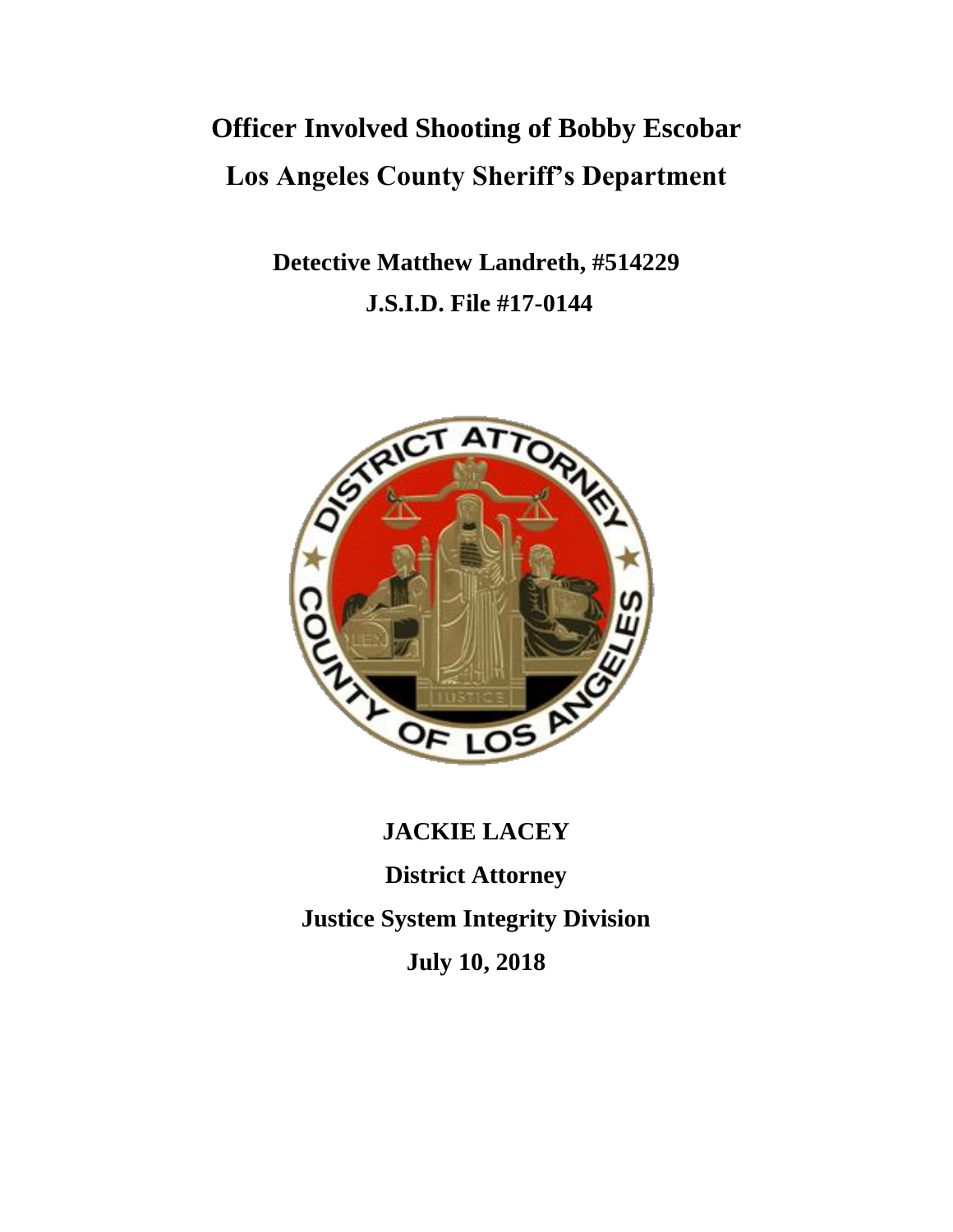## **MEMORANDUM**

| TO:             | CAPTAIN CHRISTOPHER BERGNER<br>Los Angeles County Sheriff's Department<br>Homicide Bureau<br>1 Cupania Circle    |
|-----------------|------------------------------------------------------------------------------------------------------------------|
|                 | Monterey Park, California 91755                                                                                  |
| FROM:           | JUSTICE SYSTEM INTEGRITY DIVISION<br>Los Angeles County District Attorney's Office                               |
| <b>SUBJECT:</b> | <b>Officer Involved Shooting of Bobby Escobar</b><br>J.S.I.D. File #17-0144<br>L.A.S.D. File #017-03859-0492-055 |

DATE: July 10, 2018

The Justice System Integrity Division of the Los Angeles County District Attorney's Office has completed its review of the March 14, 2017, non-fatal shooting of Bobby Escobar by Los Angeles County Sheriff's Department (LASD) Detective Matthew Landreth. It is our conclusion that Detective Landreth acted in lawful self-defense.

The District Attorney's Command Center was notified of the shooting on March 14, 2017, at approximately 3:23 p.m. The District Attorney Response Team responded and was given a briefing and a walk-through of the scene.

The following analysis is based on various reports, witness statements, video recordings and photographs submitted by the Los Angeles County Sheriff's Department (LASD) Detective Division, Homicide Bureau.

#### **FACTUAL ANALYSIS**

On March 14, 2017, members of the LASD Operation Safe Streets Gang Surveillance Unit (GSU) were tasked with locating and arresting suspect Bobby Escobar, a member of the Pico Nuevo gang, who was wanted for outstanding warrants and a probation violation. Escobar's warrants included an arrest warrant for the illegal possession of a firearm. In addition, GSU members had received information from a confidential source indicating that Escobar had been involved in a car to car shooting.

GSU members Sergeant Joseph Valencia, Deputy David Duran, Deputy Marcelo Campos, Detective Theodore Woodard, Deputy Derek White, Detective David Rodriguez, Deputy Ernesto Castaneda, U. S. Marshall Michael Sonethavilay, Detective Adam Navarette, Detective Matthew Landreth and Detective Chris Mezzano devised a plan to surveil a single family home located at Tarryton Avenue, in the City of Whittier, where Escobar was suspected of staying with Amber S., the mother of his child.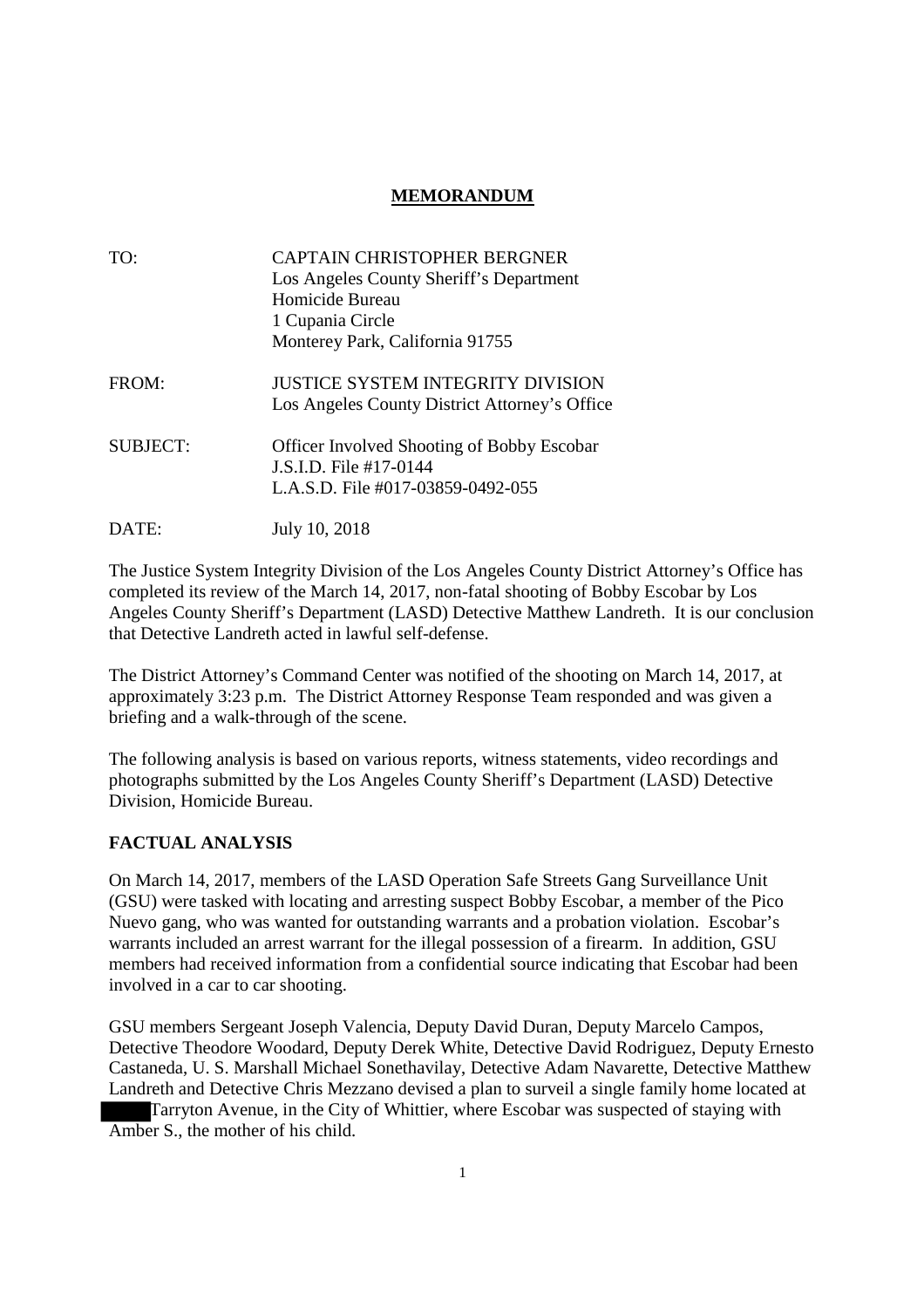The GSU team members, most of whom were driving undercover vehicles, traveled to Tarryton Avenue and positioned themselves around the residence and in the surrounding neighborhood to conduct surveillance. Campos and Woodard, who were driving a marked police vehicle and were in full uniform, were designated as the "take down" unit that would actually arrest Escobar if he was spotted during the surveillance. Campos and Woodard positioned themselves away from the Tarryton Avenue location.<sup>1</sup>



*Google Maps photo, 13700 block of Mulberry Drive and immediately adjacent access road.*

White was assigned to act as the primary surveillance unit and to relay his observations to the other members of the surveillance team. White observed a gold Chevrolet Malibu pull into the driveway and relayed his observations to the rest of the surveillance team. White requested that a member of the surveillance team drive by the residence to identify the female driver (later identified as Amber S.) of the car and her passenger (later identified as Escobar).

<sup>&</sup>lt;sup>1</sup> Mulberry Drive in the City of Whittier is a large, heavily trafficked street running northwest and southeast with three lanes of travel in each direction. At the 13700 block of Mulberry Drive, an unmarked access road is located immediately south of Mulberry Drive and runs parallel to the front entrance of several residences. Each end of the access road terminates in a cul de sac. One cul de sac is located at the northwest extreme of the access road, while the other lies at the southeast extreme. Mulberry Drive and the access road are separated from each other by a low raised concrete island. The only entrance to this access road is located at the southeast portion of the road.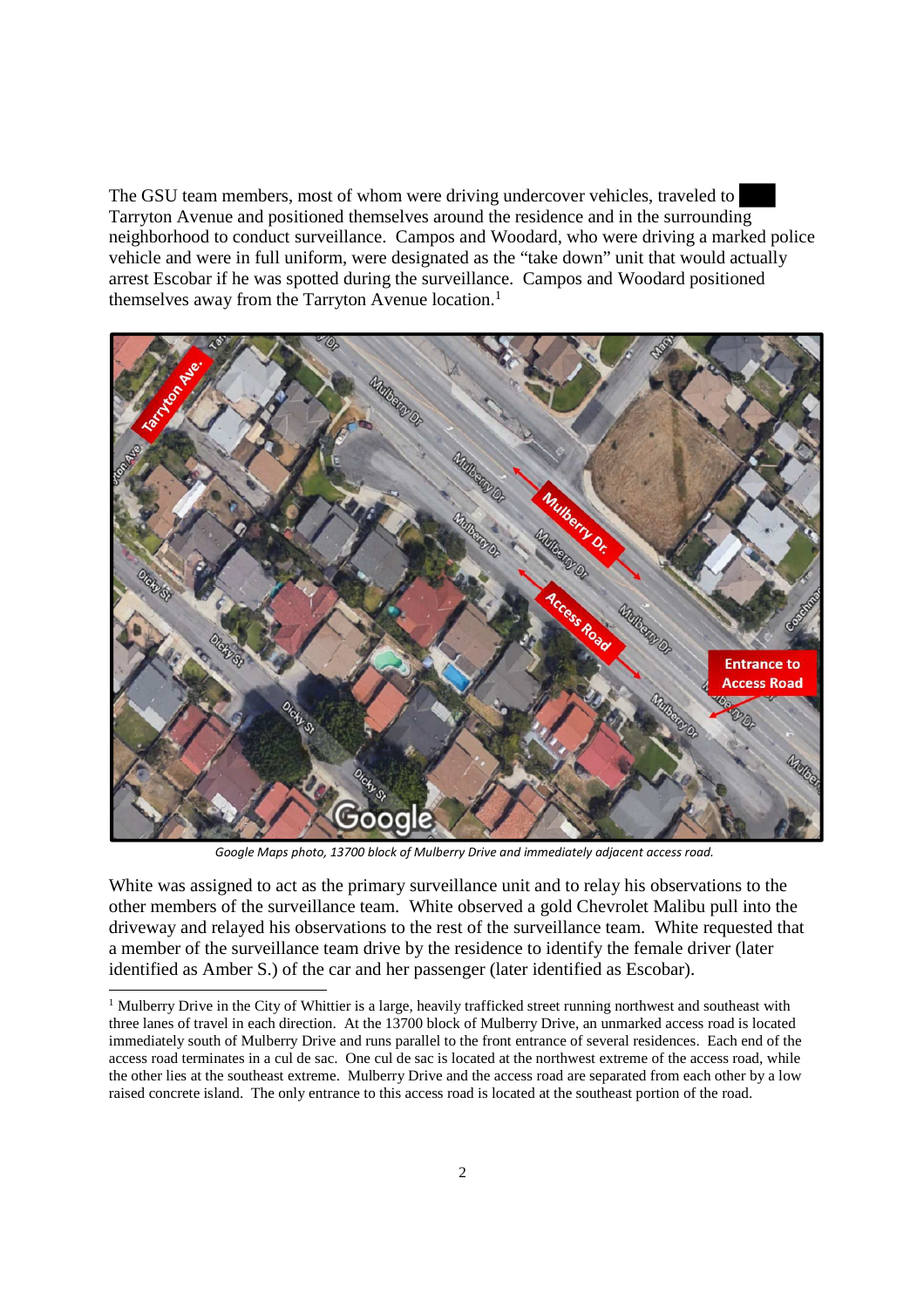Before any team member could respond, Amber S. and Escobar left the location in the Malibu and drove north on Tarryton Avenue towards Mulberry Drive. Navarette, Mezzano and Landreth followed the Malibu as it turned east and drove down Mulberry Drive.

Amber S. abruptly turned right into the entrance of the access road on the 13700 block of Mulberry Drive and parked her car on the north side of the cul de sac located at the southeast extreme of the access road. A fruit stand was positioned on the concrete island and a Fed Ex truck was parked on the street. To avoid raising Escobar's suspicions, Mezzano drove past Escobar's location without stopping.

Navarette drove eastbound past Escobar and Amber S., and then initiated a U-turn back toward their location. As Navarette drove westbound past Escobar, Navarette could not positively confirm Escobar's identity. Consequently, Navarette requested that the "take down unit" (Woodard and Campos) respond to the 13700 block of Mulberry Drive to conduct a traffic stop of the Malibu. Navarette further directed Landreth to position himself north of the Malibu and directed Mezzano to approach the Malibu from the east. Navarette informed the rest of the team he would approach from the west.

Woodard and Campos turned right on Mulberry Drive, but mistakenly drove past Amber S. and Escobar. The deputies made a U-turn and then drove west towards Escobar. As they drove by Escobar's location once more, Woodard made eye contact with Escobar. Due to this contact, Woodard believed that Escobar became aware that he was under surveillance.

Woodard radioed the rest of the team to inform them that he and Campos had spotted Escobar and were 100% sure of his identity. All GSU members who had remained behind during the surveillance at the Tarryton address were directed to respond to the 13700 block of Mulberry Drive in anticipation of Escobar's arrest.

At approximately the same time these events were unfolding, Navarette entered the access road and drove towards the Malibu. He saw that the passenger side door of the car was open and that Escobar was still seated in the vehicle. Navarette further observed Escobar looking north towards the take down vehicle as it passed their location.

After looking at the take down unit, Escobar looked at Navarette, who had his windows down. Escobar appeared startled.

Almost simultaneously, Landreth, who was driving eastbound on Mulberry Drive in a grey pickup truck, stopped his vehicle in the number three lane parallel to the Malibu, with only the center concrete median between them. Navarette, who was still in his car, yelled, "Sheriff!" at Escobar. Landreth exited and took cover behind his truck as he yelled, "Sheriff's Department! Stop! Get on the ground!"

As Escobar stood up from his seated position and fully exited the Malibu, Landreth spotted a gun in his right hand. Escobar initially ran northwest but then changed direction, ran towards Landreth and pointed the gun at him. Based on his conduct, Landreth believed that Escobar was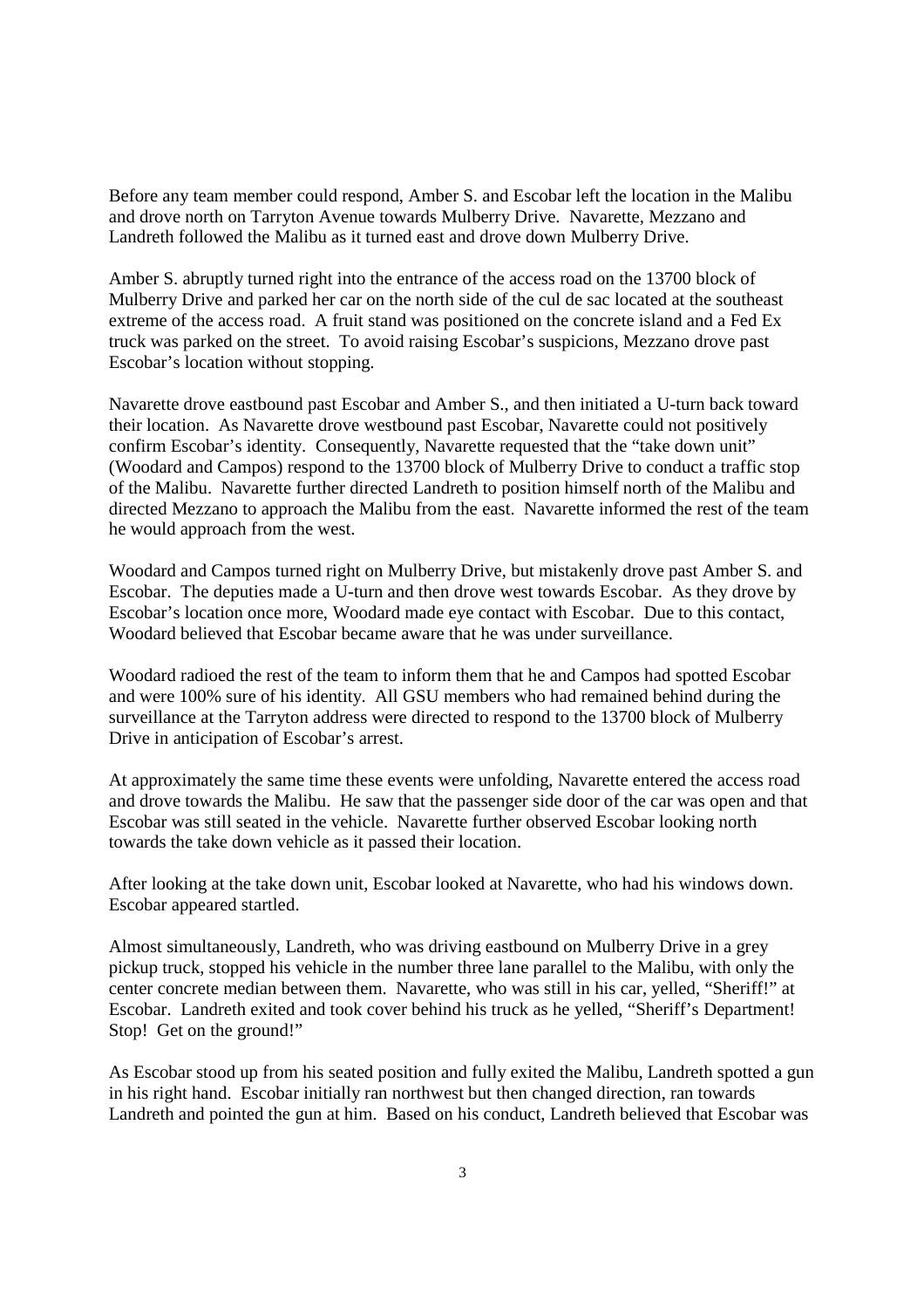going to shoot him or take his car at gunpoint. Landreth fired his service weapon three times at Escobar as Escobar was only two to three feet away. Escobar, who was struck by gunfire, fell to the ground but did not drop his weapon. Instead, Escobar rolled his body towards Landreth and pointed the gun at him. Landreth, still fearing for his life, fired at Escobar again. Escobar dropped his gun and stayed on the ground.<sup>2</sup> In total, Landreth fired at Escobar six times. Escobar was struck by gunfire on the left leg, in the suprapubic area, right hand, right hip and left arm.

Navarette, who heard the shots but could not see what had occurred, exited his car and immediately ran north towards Landreth's vehicle. Navarette feared that Landreth had been shot by Escobar. In his rush to aid Landreth, Navarette forgot to place his car in park. The car rolled slowly forward and its front end hit the driver's side of the Malibu. When Navarette reached Landreth, he saw Landreth holding Escobar, who was on the ground, at gun point.

Several members of the GSU team, who were either in route or had been delayed after driving past the location, arrived at the 13700 block of Mulberry Drive within seconds of the shooting. Woodard and Campos tried to make an immediate U-turn back to Escobar's location but were blocked by traffic. As they waited to make their U-turn, they heard gun shots and then immediately drove back to the location. Campos and Navarette handcuffed Escobar.

Mezzano arrived after having to drive ¼ mile to make a U-turn. Mezzano observed Escobar lying on the ground with a gun next to him. Duran also arrived at the location shortly after the shooting and saw Landreth and Navarette standing over Escobar. Duran also saw Escobar's gun lying in the street. Duran radioed for medical assistance.

Valencia, White, Rodriguez, Castaneda, and Sonethavilay also arrived after the shooting had taken place.

///

<sup>&</sup>lt;sup>2</sup> The magazine belonging to Escobar's gun was found on the ground close to his gun. Based upon the evidence reviewed in the present case, including statements from LASD Detective Gail Durham, it appears that the magazine was not properly seated and either fell out of Escobar's firearm when he dropped it or was inadvertently ejected by Escobar by pressing on the magazine release button.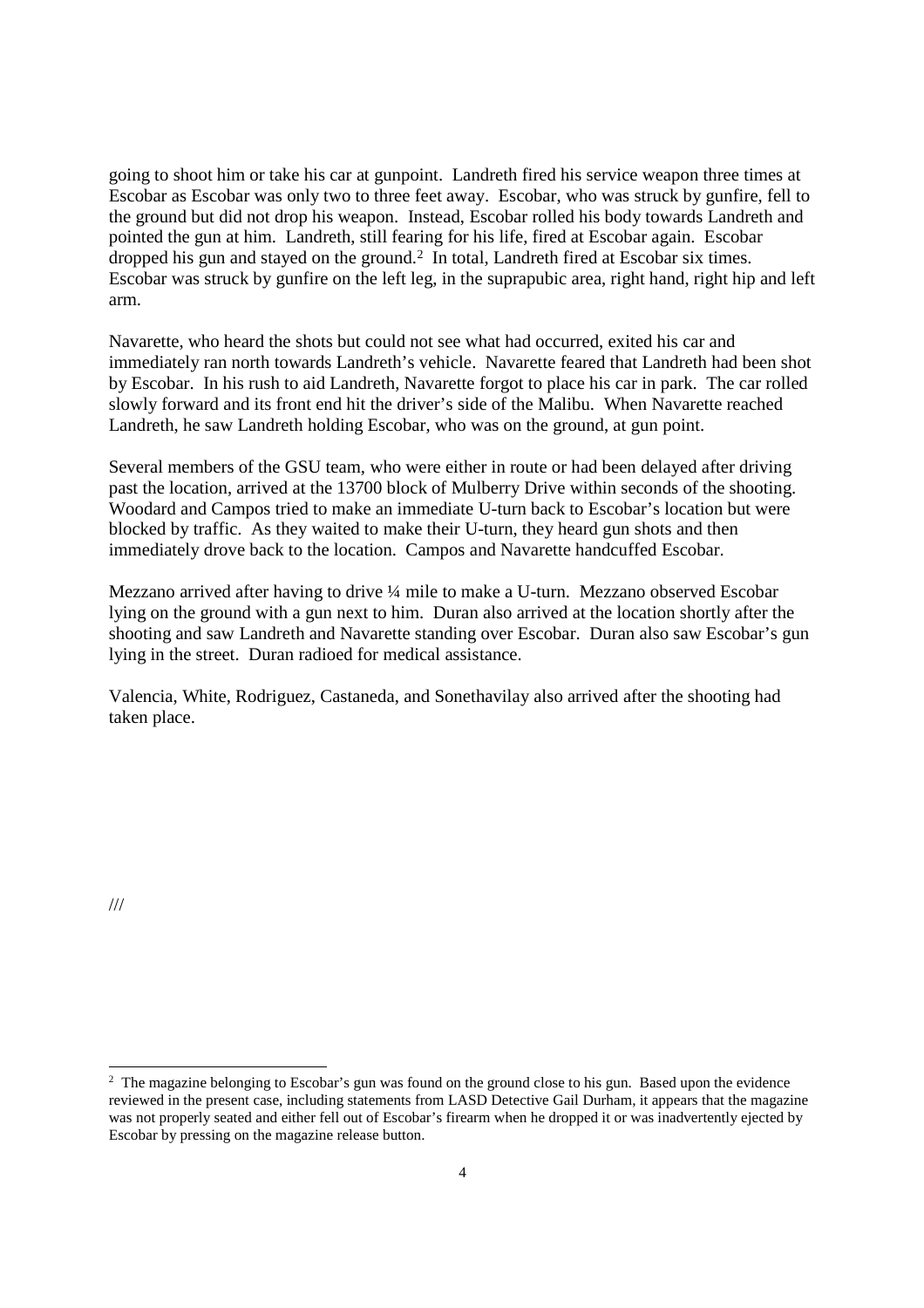

*Amber S.'s vehicle and law enforcement vehicles positioned at the entrance to the Mulberry Drive access road after the officer involved shooting.*



*Street view, facing west, of law enforcement vehicles positioned at the entrance to the Mulberry Drive access road after the officer involved shooting (Landreth's truck blocked from view).*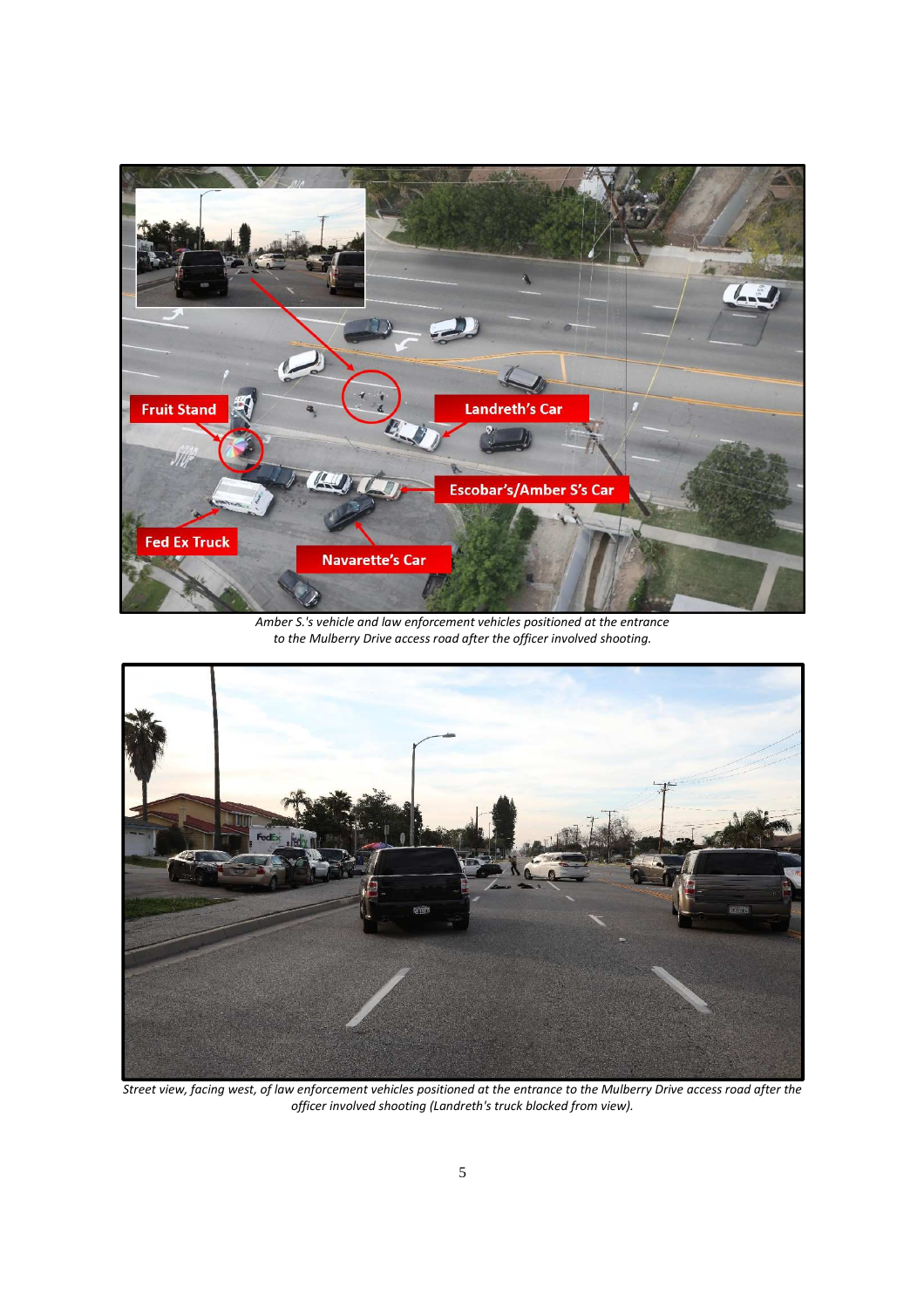

*Escobar's gun, clothes, medical debris, wallet and casings.*



*Escobar's gun recovered at the scene.*

Escobar's firearm, a .40 caliber semi-automatic with a loaded magazine, was recovered and booked into evidence by the LASD Scientific Services Bureau.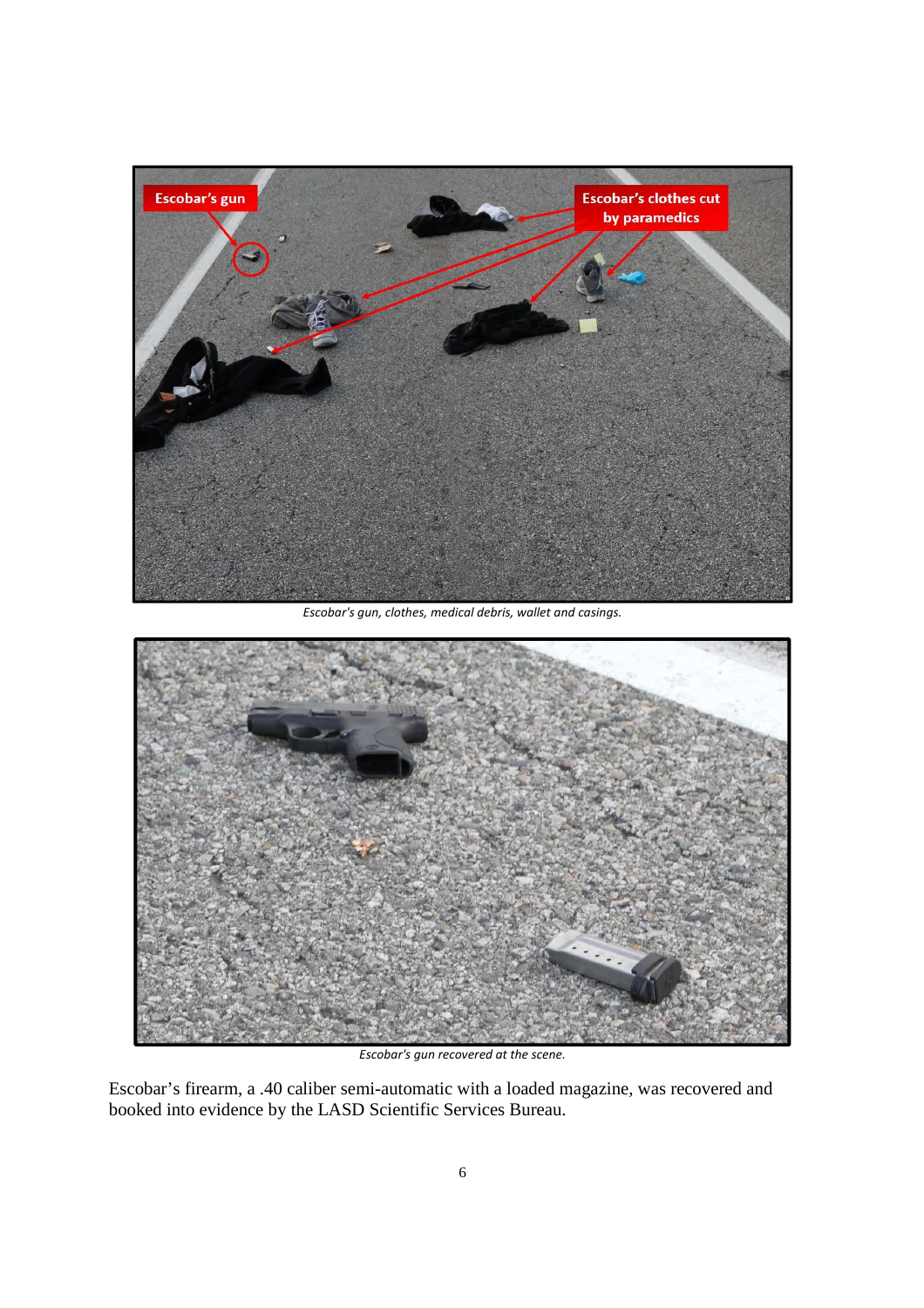Escobar was interviewed at the hospital and Escobar explained that when he encountered the deputies, he believed they were his "enemies" and ran. <sup>3</sup> Escobar admitted having a pistol in his pocket at the time he was shot; he explained that he had started carrying a gun for self-defense after being stabbed in a park in the City of Whitter. Escobar claimed that he had "found the gun … in the river." <sup>4</sup> Escobar denied that he had ever displayed the pistol before being shot or that he had pointed it at any law enforcement officer. Escobar also denied membership in the Pico Nuevo gang, even though investigators observed the letters P and N tattooed on Escobar's body. Escobar also denied being under the influence of any narcotics during the incident.

LASD Deputies and Detectives canvassed the area to find any potential witnesses.

As Ronny R. was waiting for his order at the fruit stand, he saw a black vehicle (driven by Navarette) enter the access road at high speed. From his point of view, he saw a man exit a black car and run into the middle of the street. Ronny R. heard a voice say "Stop! Don't Move!" Ronny R. then heard approximately seven gunshots and saw a male (Landreth) wearing a vest with Sheriff written on it. Ronny R, saw the suspect (Escobar) on the street with a gun next to his body. Additional deputies arrived within seconds and Escobar was handcuffed.

Luis S. was parked facing east on the north side of Mulberry Drive, east of the fruit stand. As he sat in his car eating, he observed a grey truck stop in the street (Mulberry Drive) and a man (Landreth) get out of the truck. Landreth yelled " Stop! Stop! Oh Shit!" and shortly thereafter Luis S. heard four gunshots. Luis S. saw the person who had been shot (Escobar) fall to the ground and observed a gun next to him. Approximately ten seconds later, other deputies arrived to assist.

Liliana M. was parked in the cul de sac at the end of the access road facing north when she noticed a gold vehicle driven by a woman (Amber S.) with a passenger (Escobar) pull into the access road and park. Liliana M. saw Escobar exit the gold car and run northbound across Mulberry Drive. At approximately the same time, Amber S. exited the gold car. Liliana M. then saw a silver truck stop facing east on Mulberry Drive. The driver of the truck (Landreth), who was wearing a vest, exited the truck and shot Escobar.

Liliana M. did not hear anyone say anything prior to the shooting and did not see if Escobar was armed. She explained, however, that her view of the incident was obstructed by vehicles parked west of her location and therefore she had a hard time seeing Escobar.

Mariela F. was working at her fruit stand on the center island dividing Mulberry Drive from the access road when she saw a black car (Navarette) and the Malibu quickly drive into the cul de sac at the southeast end of the access road. Mariela F. saw Navarette block the Malibu. She heard gunfire and saw a deputy, wearing a vest that said Sheriff, holding a gun. The man who was shot (Escobar) was handcuffed and an ambulance came to the location to treat him.

<sup>&</sup>lt;sup>3</sup> Escobar's interview was recorded.

<sup>&</sup>lt;sup>4</sup> LASD investigators learned that the gun used by Escobar was reported stolen by Destiny R., the daughter of a Pico Nuevo gang member, on December 15, 2016. Destiny R. admitted that her father was an associate of Escobar's, but denied knowing Escobar personally or having given him the firearm. Destiny R. filed a report stating the gun was stolen out of her car trunk, but later gave LASD investigators conflicting statements regarding how the gun was stolen which raised questions about her credibility and the veracity of her report.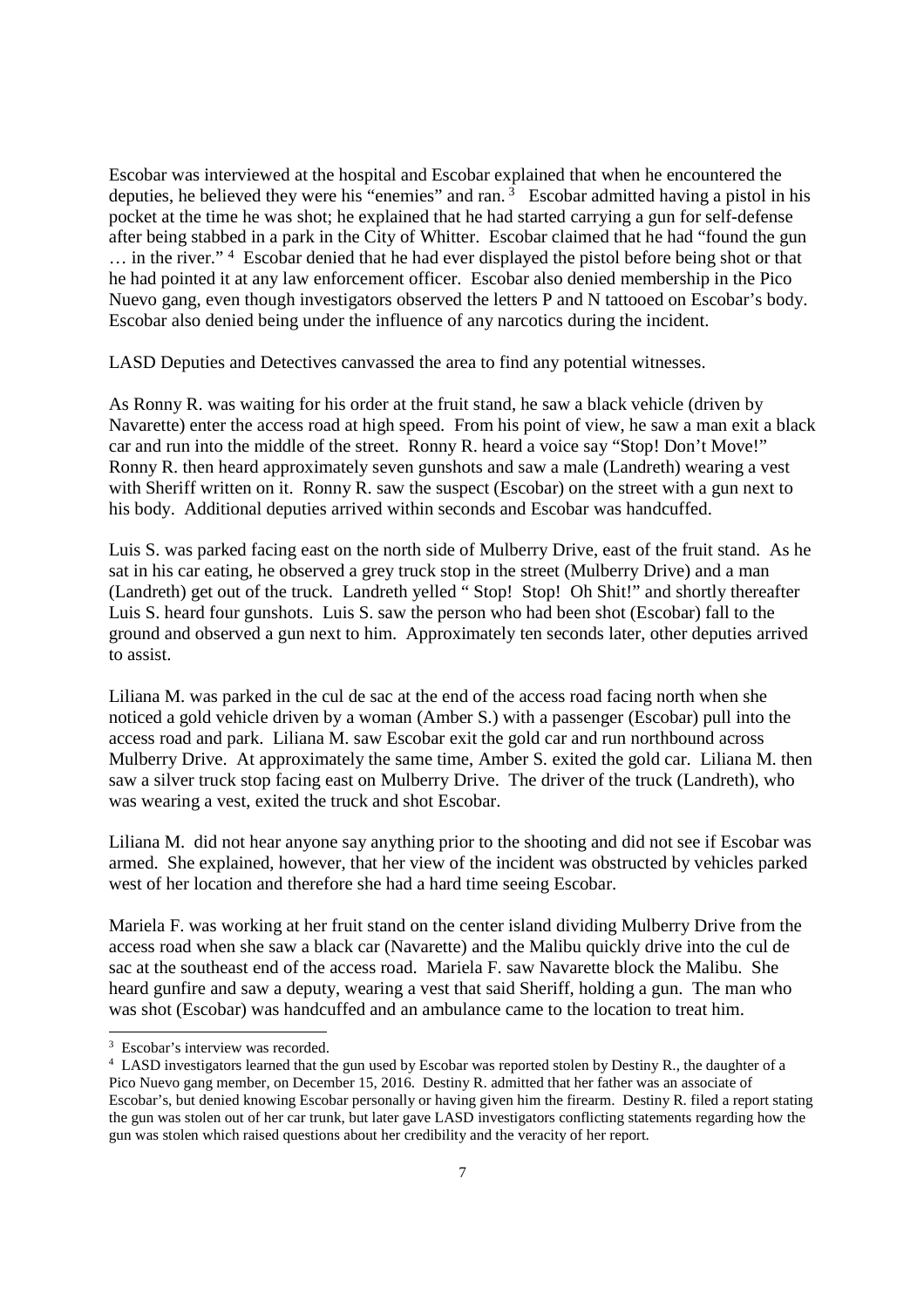Amber S. informed LASD investigators that Escobar was a Pico Nuevo gang member. Amber S. explained that on the date of the officer involved shooting, Escobar unexpectedly showed up at her home in the early morning and asked if he could stay with her that day.<sup>5</sup> She agreed. Later, at approximately 2:20 p.m., Amber S. and Escobar left her home to pick up their son from school. Amber S. was driving a gold Chevrolet Malibu.

On the way to pick up her son, Amber S. planned to stop at a local fruit stand on Mulberry Drive. However, she doubled back to her home on Tarryton Avenue when she realized that she did not have any money. After retrieving some money, Amber S. drove to the fruit stand.<sup>6</sup>

As Amber S. was driving, she noticed a Dodge Charger (driven by Navarette) which appeared to be following her. Amber S. arrived and parked her car near the fruit stand. The Charger drove by slowly and, after making a U-turn, pulled into the access road where the driver (Navarette) pulled up close to her car. Because Escobar was an active gang member, Amber S. feared that the driver of the Charger was a rival gang member and decided it was better to leave the location. Escobar agreed.

Suddenly, Amber S. heard Escobar yell, "No!" and saw him open the car door, exit and run north towards Mulberry Drive. Amber S. heard gunshots and moments later the Charger rolled into her car as she sat inside.<sup>7</sup> Because she was distracted by the collision, Amber S. did not immediately see who, if anyone, had been shot. Moments later, she looked north towards Mulberry Drive and saw Escobar lying on the ground. An undercover deputy wearing a sheriff's vest was holding Escobar at gunpoint. A deputy yelled, "Don't Move!" Amber S. saw a firearm on the ground near Escobar that she did not know he had been carrying. Amber S. had previously seen Escobar with a gun and had told him not to carry a firearm in her presence.

Amber S. also told the LASD investigators that Escobar had recently taken her car during the evening without her permission and returned it to her with flat tires and bullet holes. Escobar apologized for the damage but would not explain how her car was shot.

LASD personnel obtained video taken by a surveillance camera at Coachmen Avenue, across the street from Mulberry Drive and the access road. The video clearly shows Escobar running from the Malibu towards Landreth. Escobar comes within a very short distance of Landreth before he is shot by Landreth and falls to the ground. Neither the firearm in Landreth or Escobar's hand is discernable in the video due to the camera's distance from the event and poor video resolution.

On March 30, 2017, in Los Angeles Superior Court case VA144423, Escobar was charged with the crime of assault with a firearm and also with being a felon in possession of a firearm and ammunition. Escobar's case is currently set for trial on August 6, 2018.

<sup>6</sup> From the evidence reviewed, it appears that the first time the LASD Surveillance team spotted Amber S. and Escobar was when she went back to her home to retrieve her wallet.

<sup>5</sup> Amber S.

 $\frac{7}{1}$  Amber S.'s recollection of the moments immediately preceding the shooting is not entirely corroborated by the evidence reviewed. Amber S. told investigators she stayed in her car during the shooting but witnesses, including Navarette and Liliana M., saw Amber S. exit her car before it was struck by Navarette's Charger and before Escobar was shot.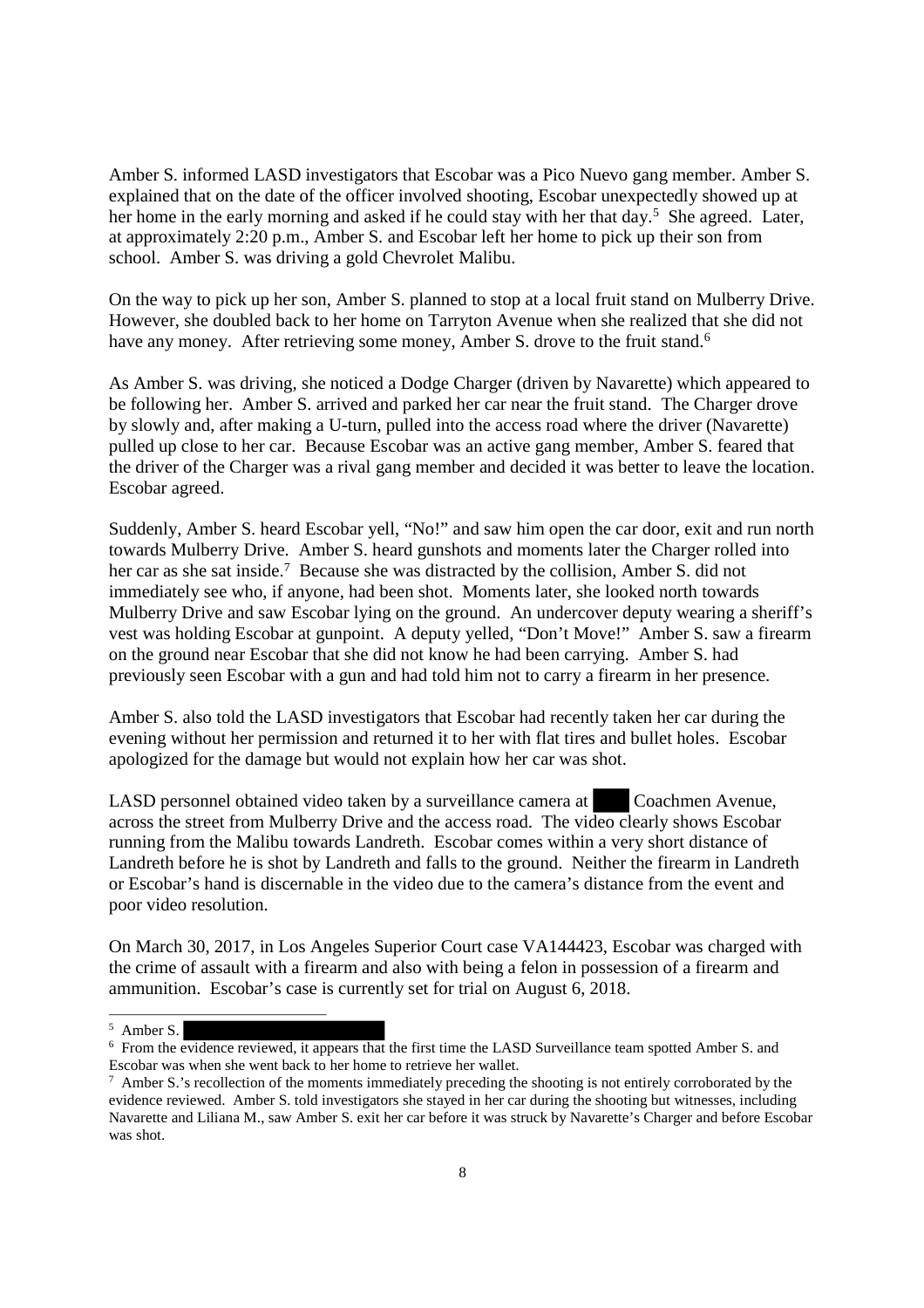### **LEGAL ANALYSIS**

The use of deadly force in self-defense or in the defense of another is justifiable if the person claiming the right actually and reasonably believed the following: (1) that he or someone else was in imminent danger of being killed or suffering great bodily injury; (2) that the immediate use of force was necessary to defend against that danger; and (3) that he used no more force than was reasonably necessary to defend against that danger. See, *CALCRIM No. 505*.

The test for whether an officer's actions were objectively reasonable is "highly deferential to the police officer's need to protect himself and others." *Munoz v. City of Union City* (2004) 120 Cal.App.4th 1077, 1102. Reasonableness of force used by an officer depends on the facts and circumstances of each particular case, including the severity of the crime at issue, whether the suspect poses an immediate threat to the safety of the officers or others, and whether he is actively resisting arrest or attempting to evade arrest by flight. *Graham v. Connor* (1989) 490 U.S. 386, 396. "The reasonableness of the particular force used must be judged from the perspective of a reasonable officer on the scene, rather than with the 20/20 vision of hindsight." *Id.* "The calculus of reasonableness must embody allowance for the fact that police are often forced to make split-second judgments—in circumstances that are tense, uncertain, and rapidly evolving—about the amount of force that is necessary in a particular situation." *Id.* at 396-97.

In California, the evaluation of the reasonableness of a police officer's use of deadly force is determined by applying a reasonable person acting as a police officer standard. *People v. Mehserle* (2012) 206 Cal.App.4th 1125, 1146 (holding that California law "follows the objective 'reasonable person' standard—the trier of fact is required to evaluate the conduct of a reasonable person in the defendant's position [citations omitted] . . . the jury should consider all relevant circumstances surrounding the defendant's conduct. This enables the jury to evaluate the conduct of a reasonable person functioning as a police officer in a stressful situation—but this is not the same as following a special 'reasonable police officer' standard.").

#### **CONCLUSION**

The evidence examined in this investigation shows that Detective Landreth reasonably believed that Bobby Escobar posed a significant and immediate threat of death or serious bodily injury and that he acted in lawful self-defense.

Prior to contacting Escobar, Landreth, along with other members of the LASD Operation Safe Streets Gang Surveillance Unit, had received information indicating that Escobar was dangerous, a Pico Nuevo gang member, and had an outstanding warrant for illegally possessing a firearm. Given this information, it was reasonable for Landreth and his fellow deputies to be highly vigilant and cautious in conducting their operation to arrest Escobar.

When Navarette made contact with Escobar and identified himself as a sheriff's deputy, Escobar did not surrender but instead ran onto Mulberry Drive where he encountered Landreth. When Landreth also identified himself as a sheriff's deputy and ordered Escobar to stop and get on the ground, Escobar did not comply with his orders either.